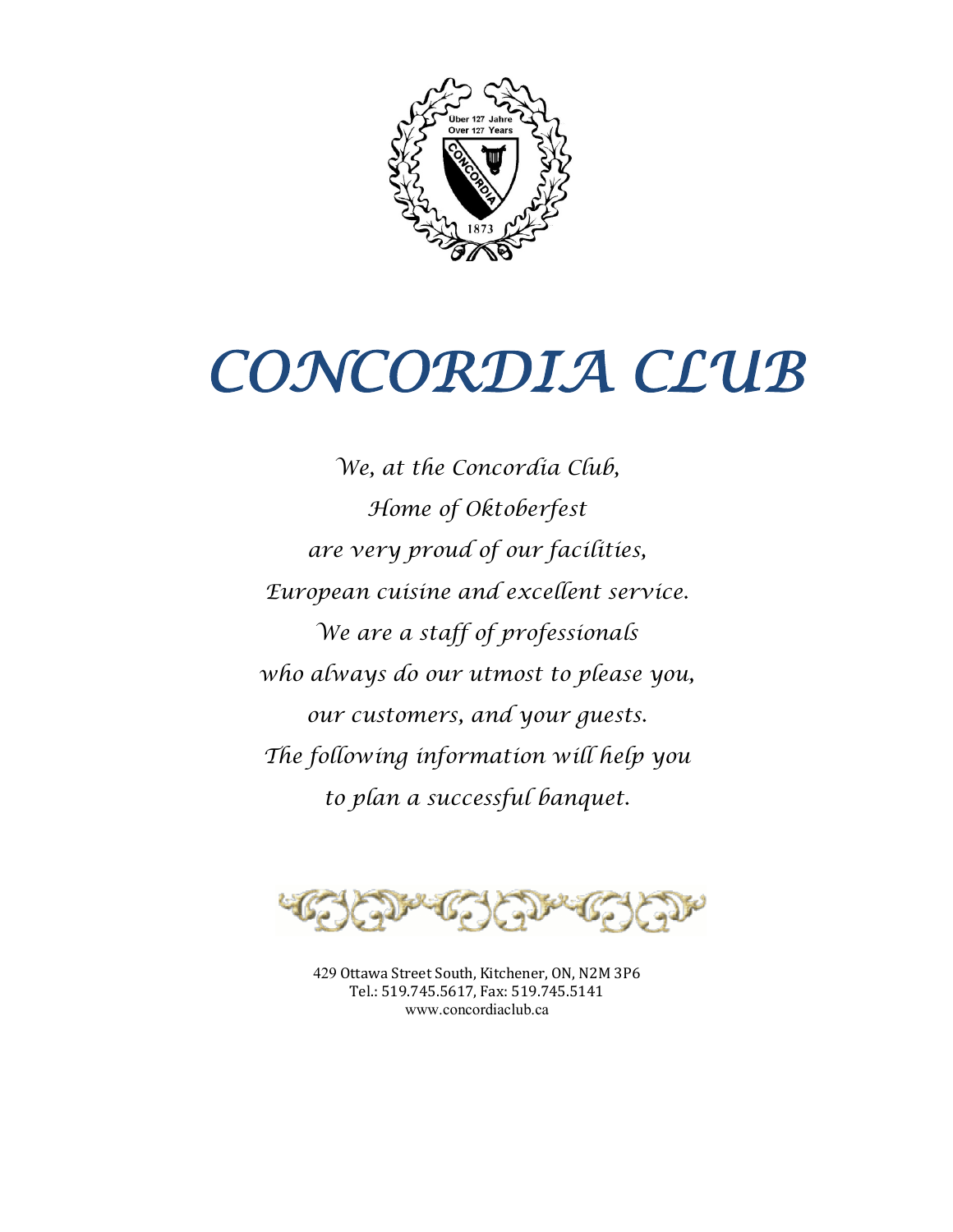*CONCORDIA CLUB* Plan your special day with confidence with our Professional banquet staff to execute every detail to perfection. Sample your selected dinner menu prior to your special day with Complimentary dinner for 2 featuring selected items from your meal.

Hall Rental Choices

Sit Down Meal with Bar Service Sit Down Meal without Bar Service

Ceremony Onsite in the Main Hall Ceremony Onsite Outdoors



#### Included in hall rental at no extra charge are the following:

round table set-up | all tableware | linens  $\&$  choice of napkin colour | placement of favours | basic set up and cleaning | microphone & podium | complimentary parking | slicing and serving of your wedding cake | professional skirting of head, cake and gift table | complimentary late night coffee service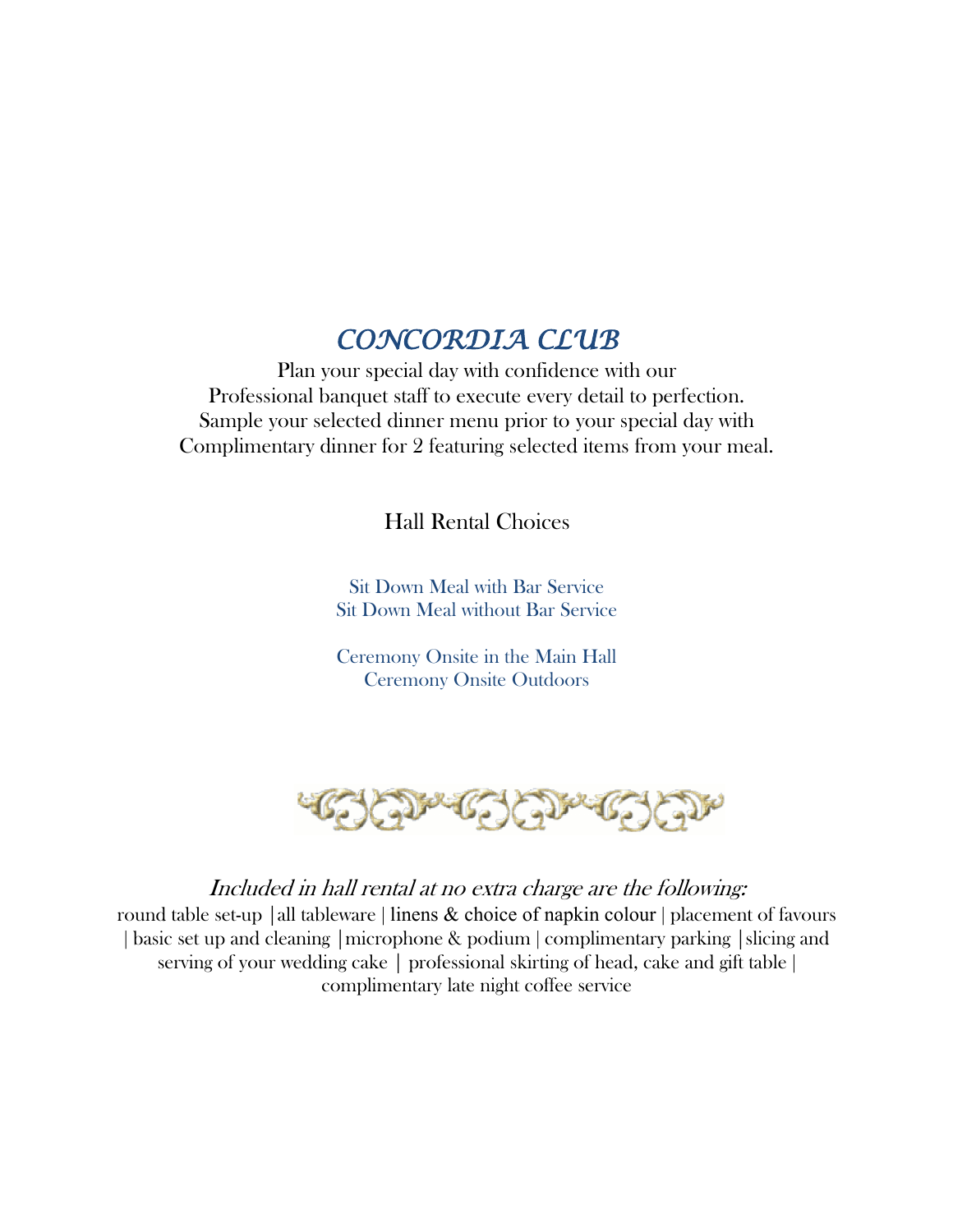#### ALL INCLUSIVE WEDDING PACKAGES

### The Platinum Package

Hors D'oeuvres Reception (Choose 3 items)

3 Course Country Style Dinner Appetizer, Main Course: 2 Proteins, 2 Sides, 2 Sauces Plated Dessert

House Wine – Unlimited wine service thought dinner

5 Hour Host Bar Open for 1 hour prior to dinner, 4 hours following dinner

> Late Night Buffet (Choose 2 items)

Late Night Coffee/ Tea Station Complimentary slicing/serving of wedding cake

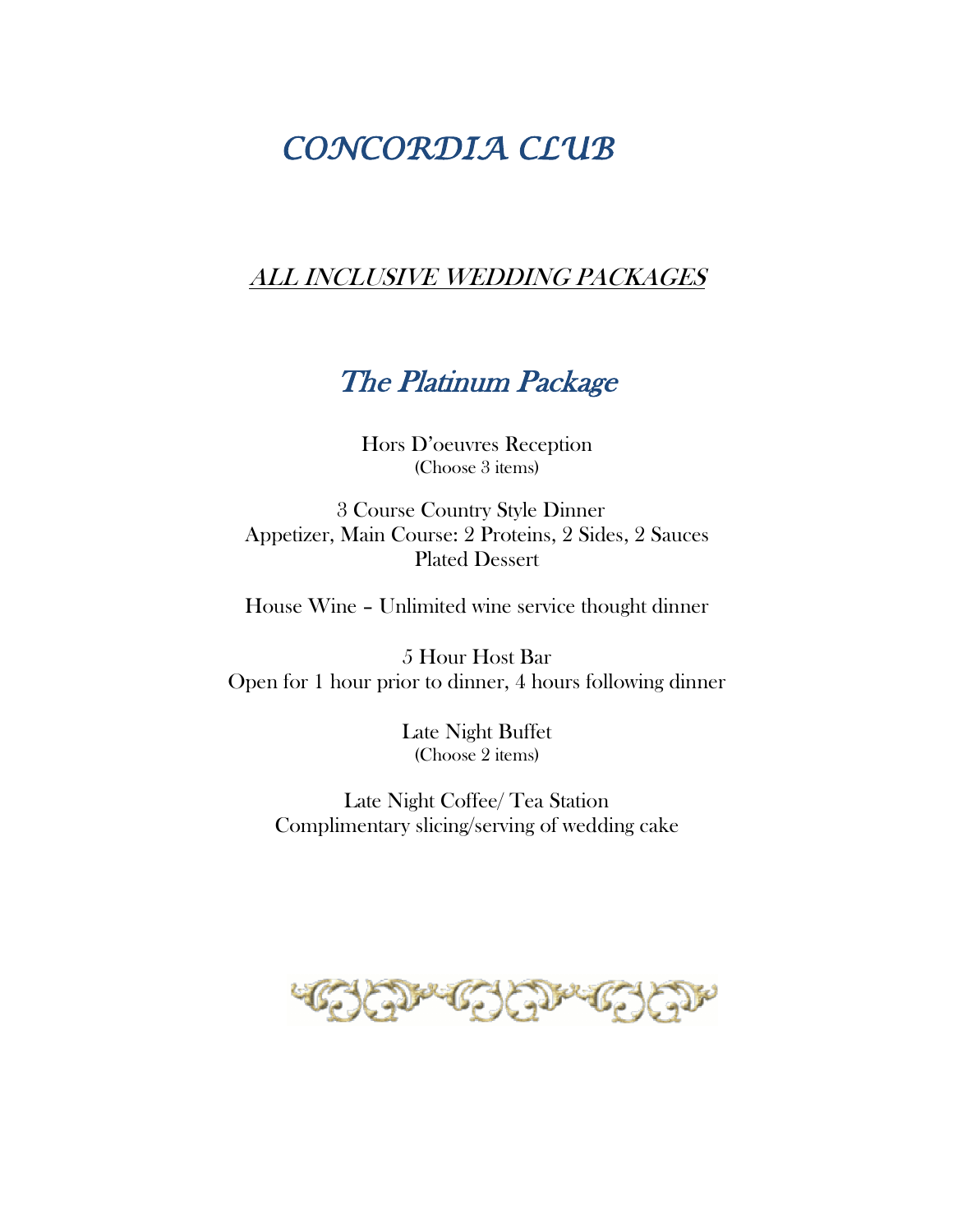### ALL INCLUSIVE WEDDING PACKAGES

### **Silver**

Hors D'oeuvres Reception (Choose 3 items)

3 Course Country Style Dinner Appetizer, Main Course: 2 Proteins, 2 Sides, 2 Sauces Plated Dessert

> Late Night Buffet (Choose 2 items)

Late Night Coffee/ Tea Station Complimentary slicing/serving of wedding cake

### Gold

Hors D'oeuvres Reception (Choose 3 items)

3 Course Country Style Dinner Appetizers, Main Course: 2 Proteins, 2 Sides, 2 Sauces Plated Dessert

> Late Night Buffet (Choose 2 items)

Unlimited Poured Wine over Dinner

Late Night Coffee/ Tea Station Complimentary slicing/serving of wedding cake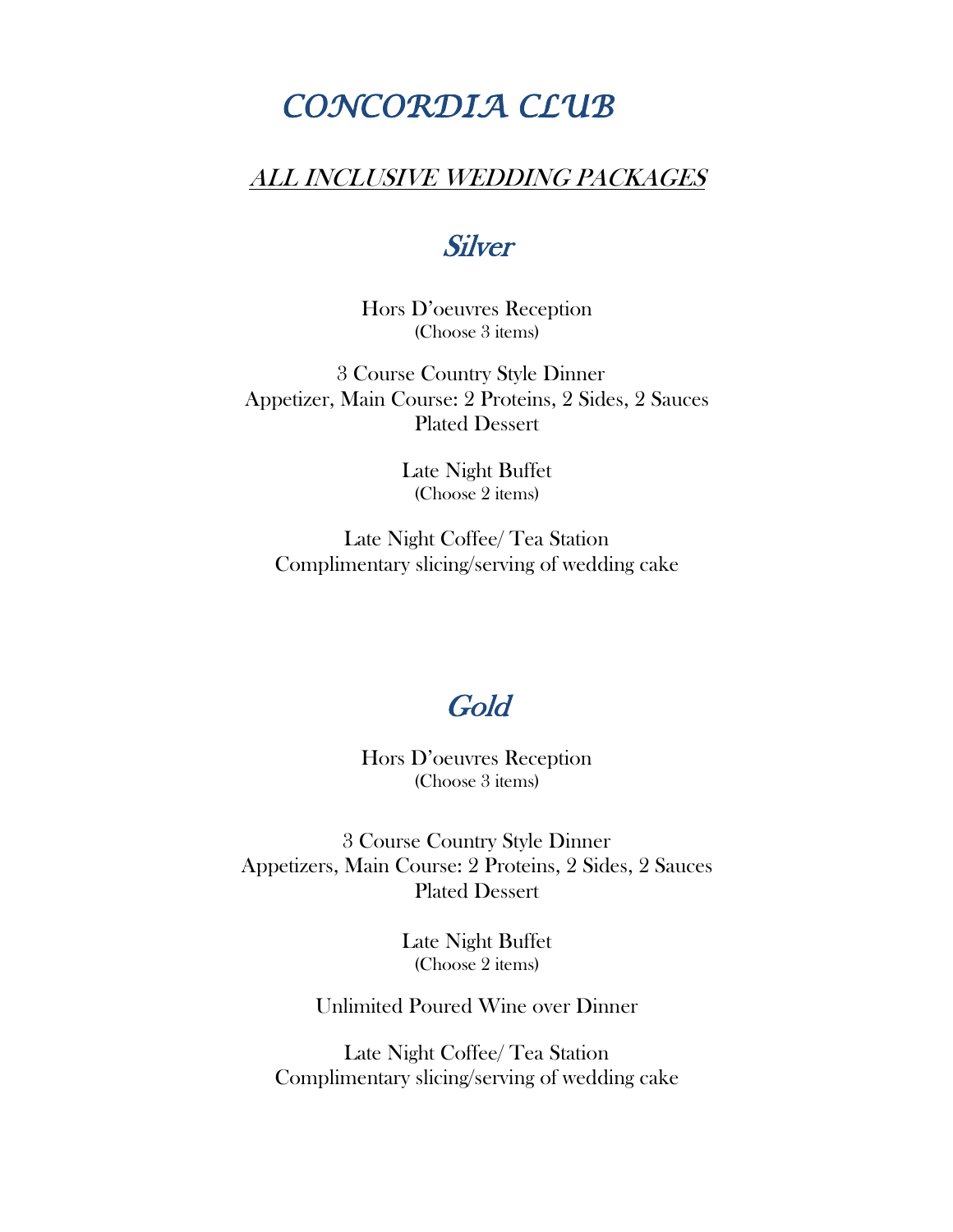### **HOR'S DOEUVRES**

(Choose  $2+1$ <sup>\*</sup> Items)

Market Fresh Fruit Display

Garden Fresh Vegetable Display

Regional Cheese Display

Classic Bruschetta Station - Served with peppered goat cheese, Feta cheese, assorted crustini & balsamic glaze

Trio of Dips – Roasted beet hummus/ Artichoke& Asiago / Roasted red pepper

*Hot Spinach, Artichoke & Asiago Dip* - Served with nachos, pitas & tortillas

Mini Spanakopita - Served with fresh tzatziki

\*Jumbo Shrimp Cocktail

\*Smoked Salmon Canapés

\*Charcuterie Board - Chef's selection of assorted smoked meats, cheese & in house pickled vegetables. Served with fresh crustini

\*Sesame Chicken Satays

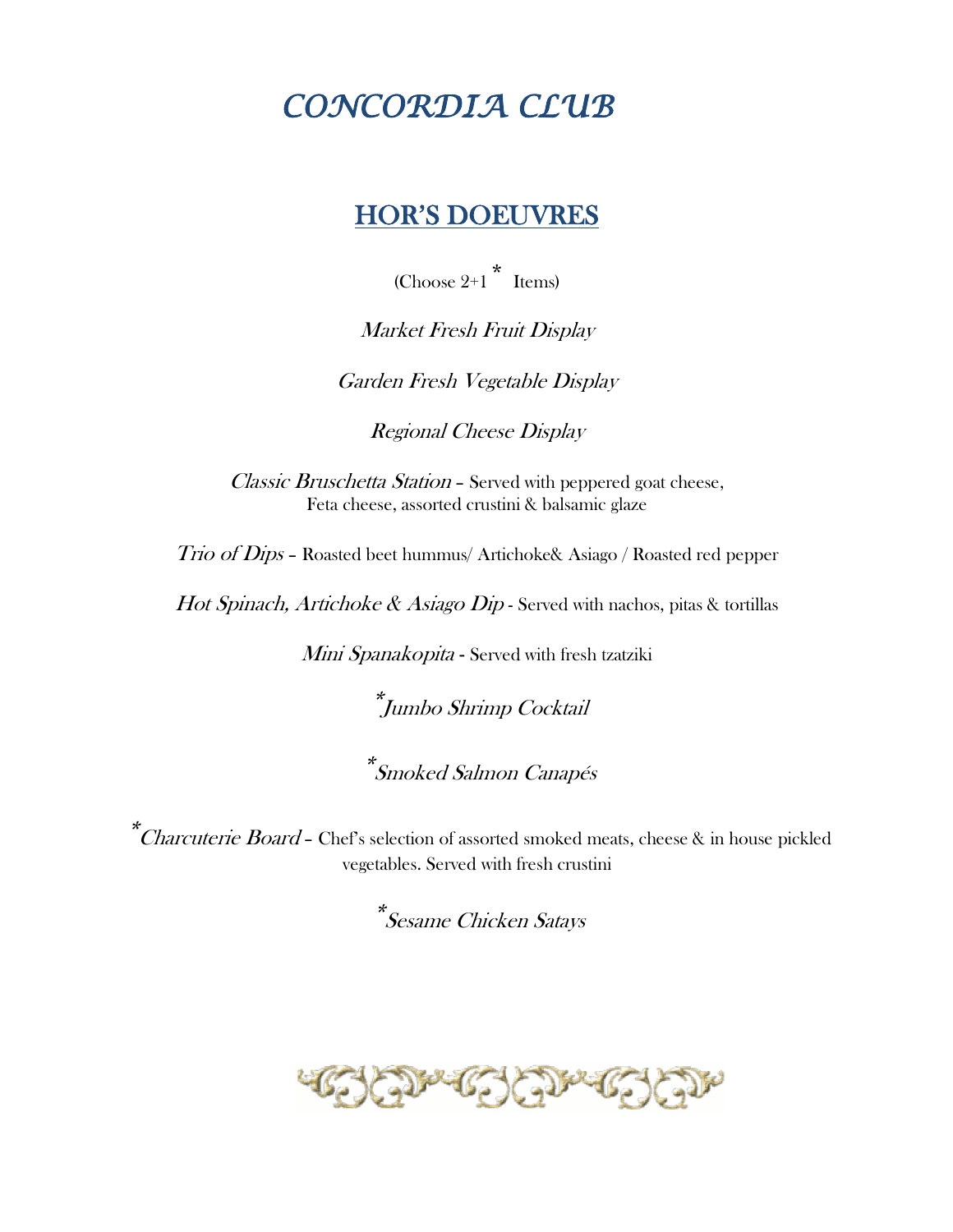### SALADS

(Choose 1 salad to be served as your appetizer)

Classic Caesar Crisp Romaine Lettuce with Bacon, Asiago Cheese, Garlic Crouton and Our Homemade Dressing

\*Baby Spinach\* Orange & Grapefruit Sections, Red Onion, Dried Cranberries, Toasted Almonds and Orange Cranberry Vinaigrette Dressing

Mixed Garden Greens Fresh Market Greens with Tomato, Cucumber, Julienne Vegetables & Balsamic Vinaigrette Dressing

\*Greek Salad\* Baby Romaine Hearts, Vine Ripe Tomatoes, Cucumber, Red Onion, Kalamata Olives, Feta Cheese & Our Homemade Greek Dressing

### SOUPS

(Add \$5.50 per person to add Soup to the Menu)

Creamy Roasted Butternut Squash

Creamy Roasted Red Pepper & Basil

Cream of Asparagus

Minestrone

Cream of Broccoli & Cheddar

Italian Wedding

*Cream of Cauliflower & Cheese*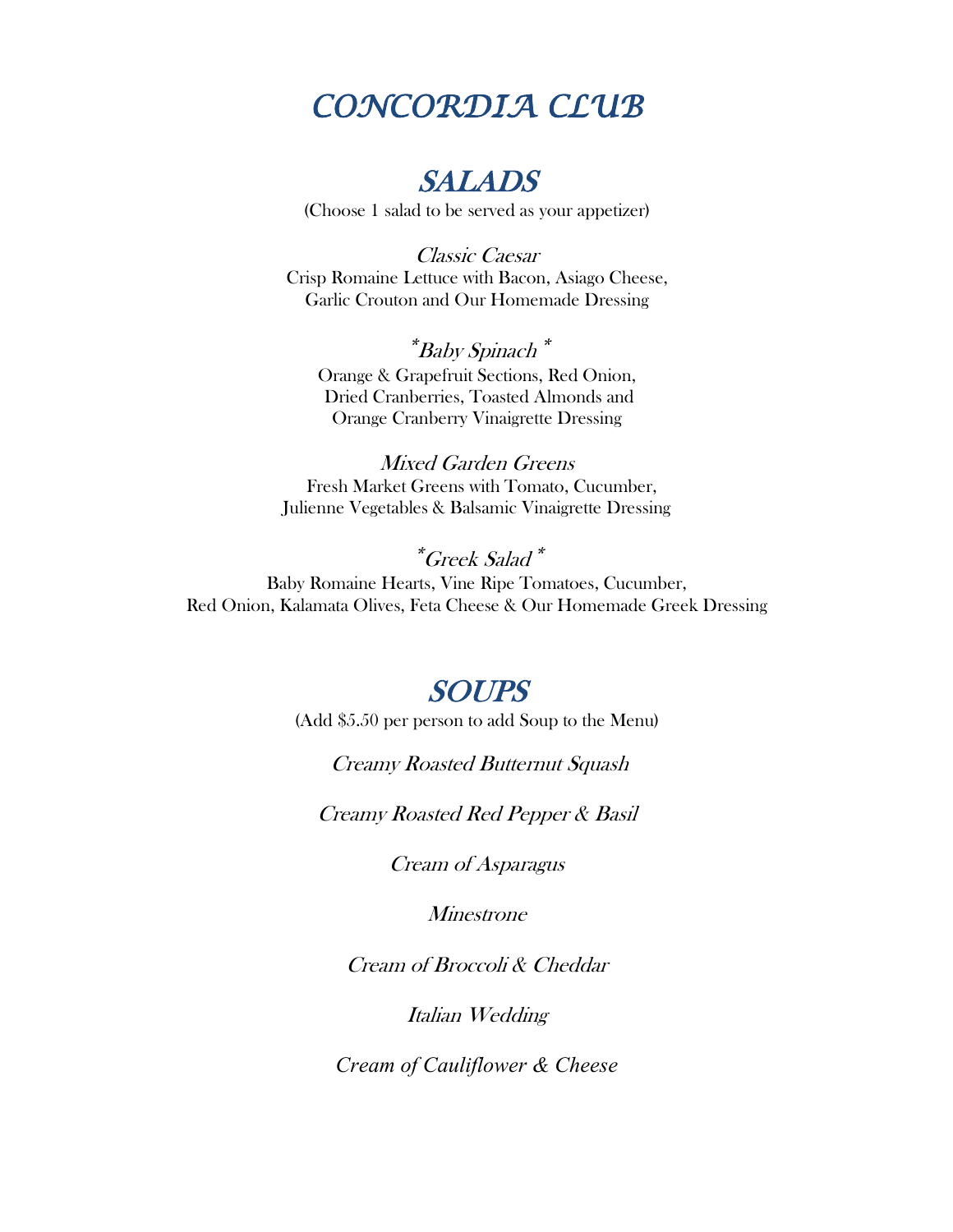

(Includes Dinner Rolls and Butter)

#### Meats - select TWO from the following:

| <b>Wiener Schnitzel</b>               | Grilled Chicken Breast in a White Wine Mushroom Sauce |                    |
|---------------------------------------|-------------------------------------------------------|--------------------|
| Slow Roasted Prime Rib***             | Chicken Cordon Bleu **                                | Rouladen **        |
| <b>Roast Turkey with trimmings</b>    | Slow Roasted Chicken Supreme**                        |                    |
| Cabbage Rolls                         | <b>Roast Beef</b>                                     | Beef Tenderloin*** |
| Maple Glazed Atlantic Salmon Filet*** |                                                       |                    |

#### Potato or Rice - select ONE from the following:

| Vegetable Rice                                     | <b>Butter Whipped Potatoes</b> |
|----------------------------------------------------|--------------------------------|
| Mini-roasted Herb Potatoes                         | Spaetzle *                     |
| Roasted Garlic & Chive Mashed Potatoes             |                                |
| <i>Vegetables</i> - select ONE from the following: |                                |

| Green Beans Almondine                                   | <b>Honey Glazed Baby Carrots</b> | <b>Corn Niblets</b> |
|---------------------------------------------------------|----------------------------------|---------------------|
| Sauerkraut                                              | <b>Bean Medley</b>               | Red Cabbage *       |
| <b>Brussel Sprouts with Bacon</b><br>and Sauteed Onions | Seasonal Fresh Vegetables        |                     |

\* add \$ 1.00 per Person / \*\* add \$ 2.00 per Person /\*\*\*items subject to additional charge based on market price



Gratuity (17%) and Applicable Taxes (HST 13%) are not included. Prices are subject to change without notice. Children between ages 4 and 12 are half price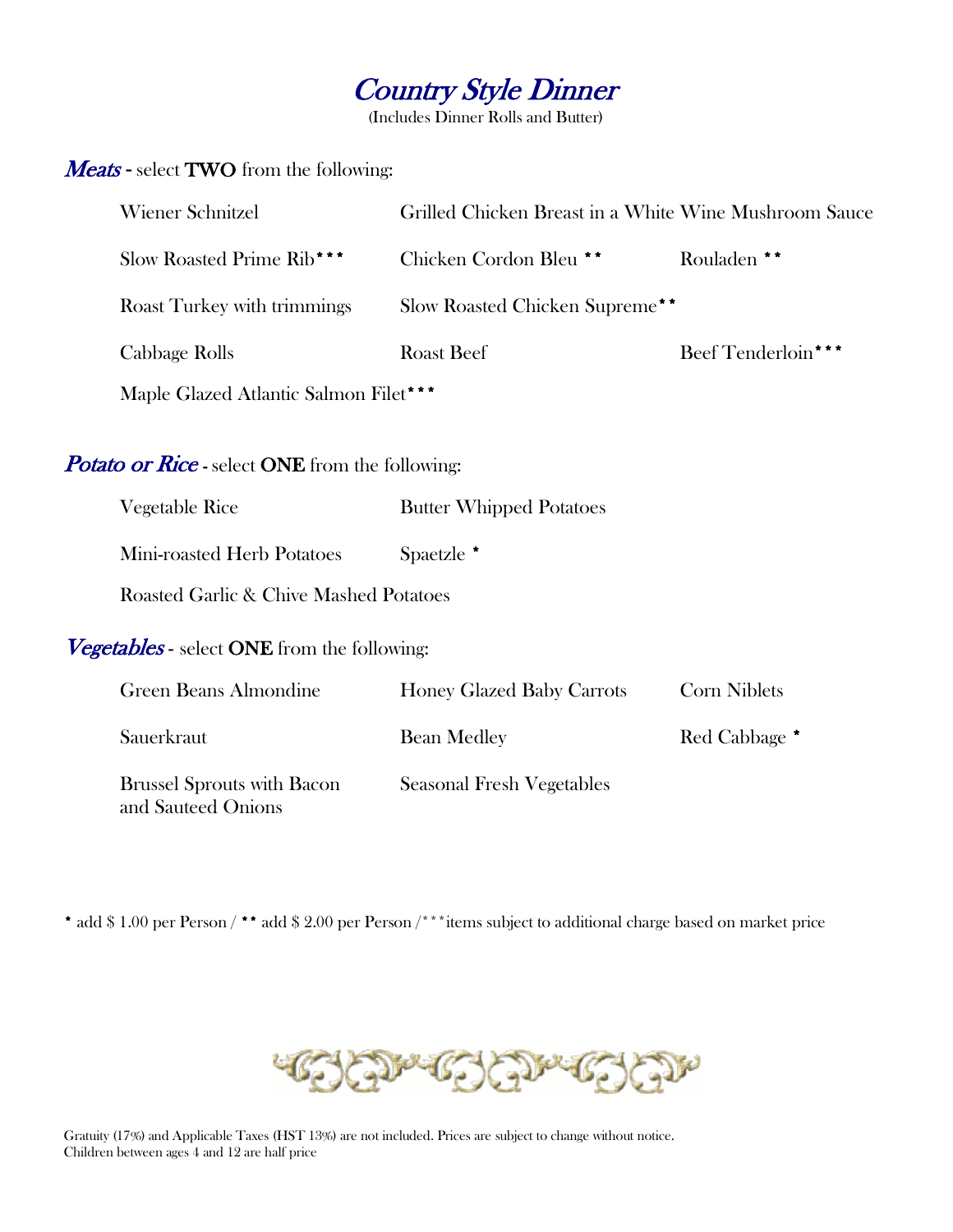

Tiramisu Torte

New York Style Cheese Cake with Raspberry Coulis

Black Forest Torte

Grand Marnier Torte

Apple Strudel -Homemade Specialty!!

Hazelnut Torte

Lemon Yogurt Torte

Includes Fresh Brewed Coffee, Tea and Decaf

### CHILDRENS MENU

(Ages 4-12)

Served with Vanilla Ice Cream for Dessert

Chicken Fingers and French Fries

Penne Pasta in a Homemade Tomato Sauce



Gratuity (17%) and Applicable Taxes (HST 13%) are not included. Prices are subject to change without notice.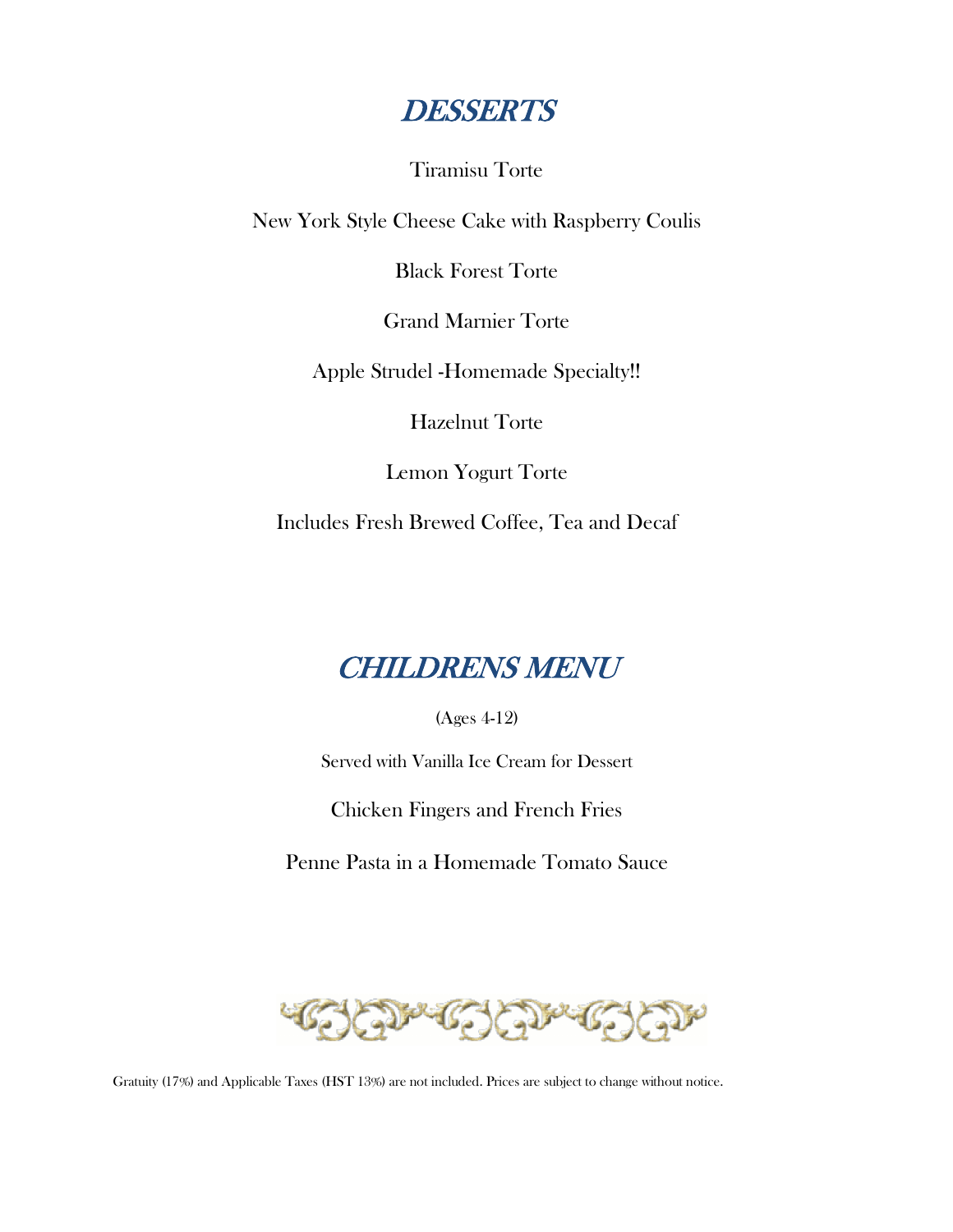

Poutine Station

Market Fresh Vegetable Display

Market Fresh Fruit Display

Regional Cheese Display

Pizza

Spinach & Artichoke Dip

Oktoberfest Sausage Slider Station

Schnitzel Slider Station

Perogi Station

Mini Burger Station

Cold Cuts & Buns

Assorted Sweet Tray

\*Charcuterie Board\* (Counts as two items)



Gratuity (17%) and Applicable Taxes (HST 13%) are not included. Prices are subject to change without notice.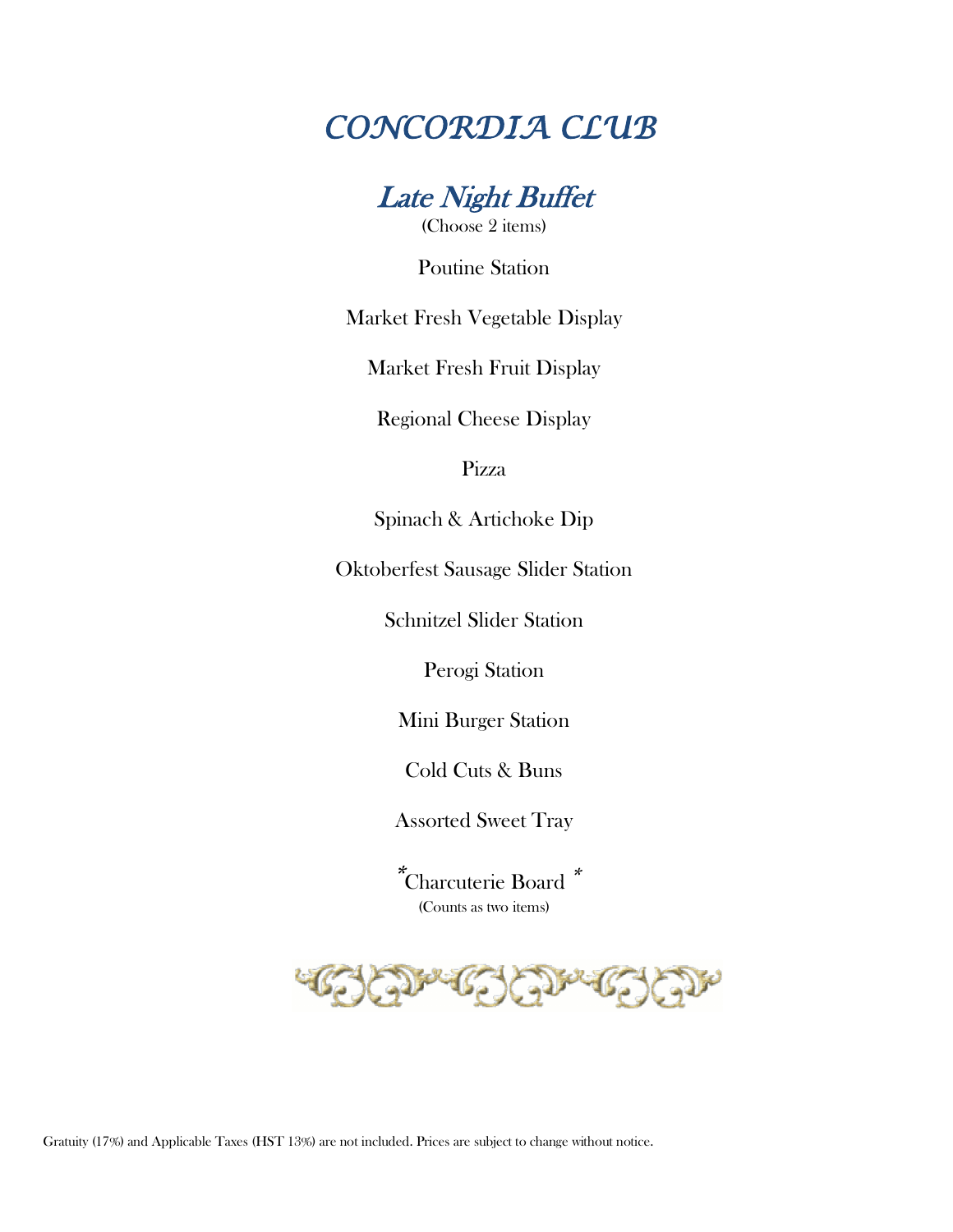#### Bar Arrangements

#### HOST BAR or CASH BAR

Above Prices are subject to 17% Gratuity and 13% HST Includes 13% HST

#### \*NOTE: WE DO NOT offer shots or doubles

If bar does not exceed minimum of costs (\$500.00) customer will be charged a surcharge of \$15.00 per hour for each bar staff member will be applied.

#### CONCORDIA HOUSE WINE

House White - Reif Estate Winery - 1 litre

House Red – Reif Estate Winery -1 litre

Further Selections are available upon request

#### **Punch**

Alcoholic punch (serves 100 people) │ Non-alcoholic punch (serves 100 people)

Gratuity (17%) and Applicable Taxes (HST 13%) are not included. Prices are subject to change without notice.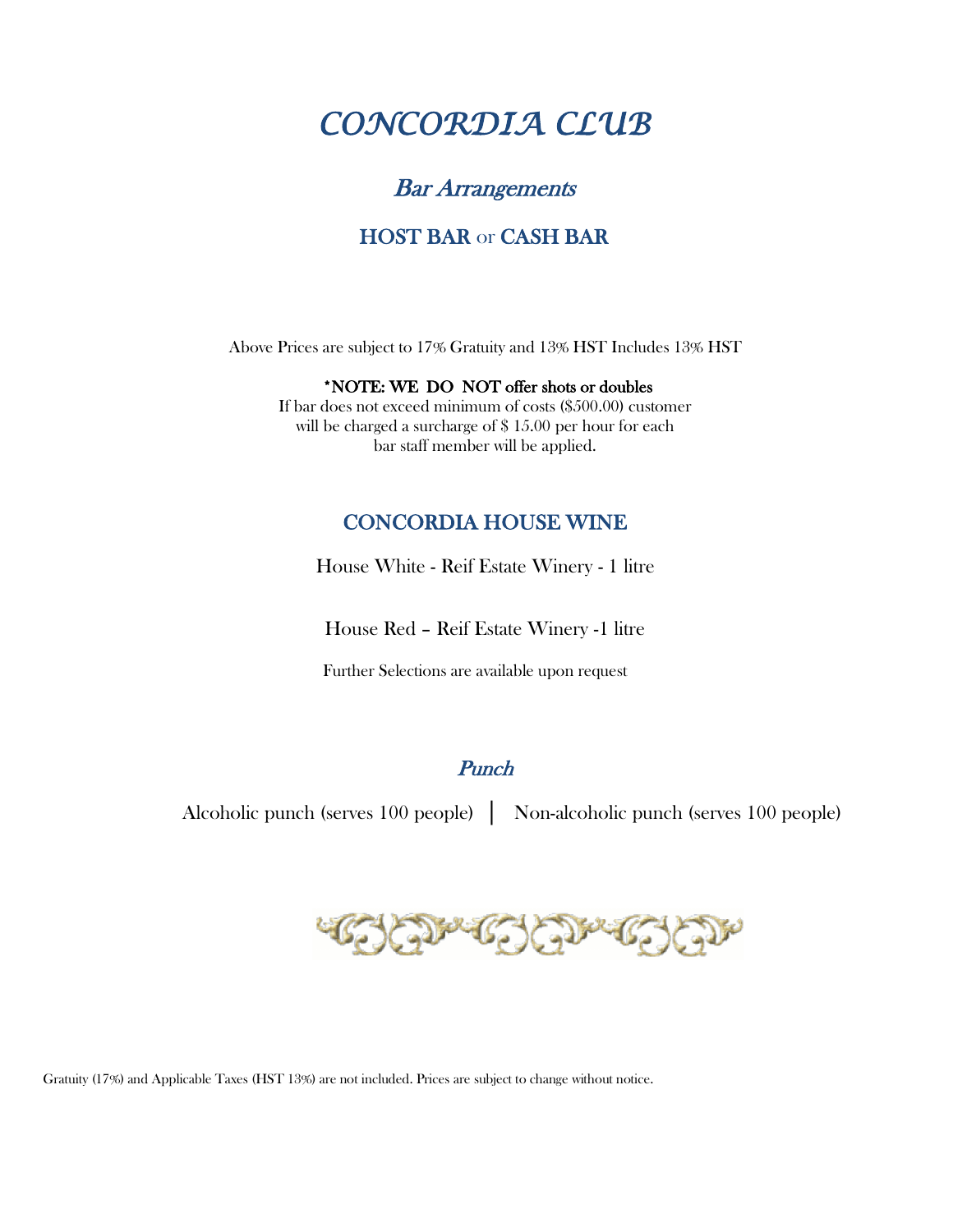## *Concordia Club*

## Room Capacities

|                           | Halle         | Weinstube        | Jaegerstube      | Patio            |
|---------------------------|---------------|------------------|------------------|------------------|
| <b>Theatre</b>            | 450           | 50               | 50               | N/A              |
| Classroom                 | 100           | 24               | 24               | N/A              |
| Boardroom                 | N/A           | 20               | 24               | N/A              |
| <b>Banquet</b>            | 448           | 42               | 45               | 60               |
| Dinner/<br><b>Dance</b>   | 448           | N/A              | N/A              | N/A              |
| <b>Stand-up Reception</b> | 448           | 50               | 50               | 100              |
| <b>Dimensions</b>         | $80'$ x $86'$ | $19' \times 27'$ | $19' \times 31'$ | $31' \times 21'$ |
| Approx. Sq.<br>Footage    | 6960          | 515              | 600              | 700              |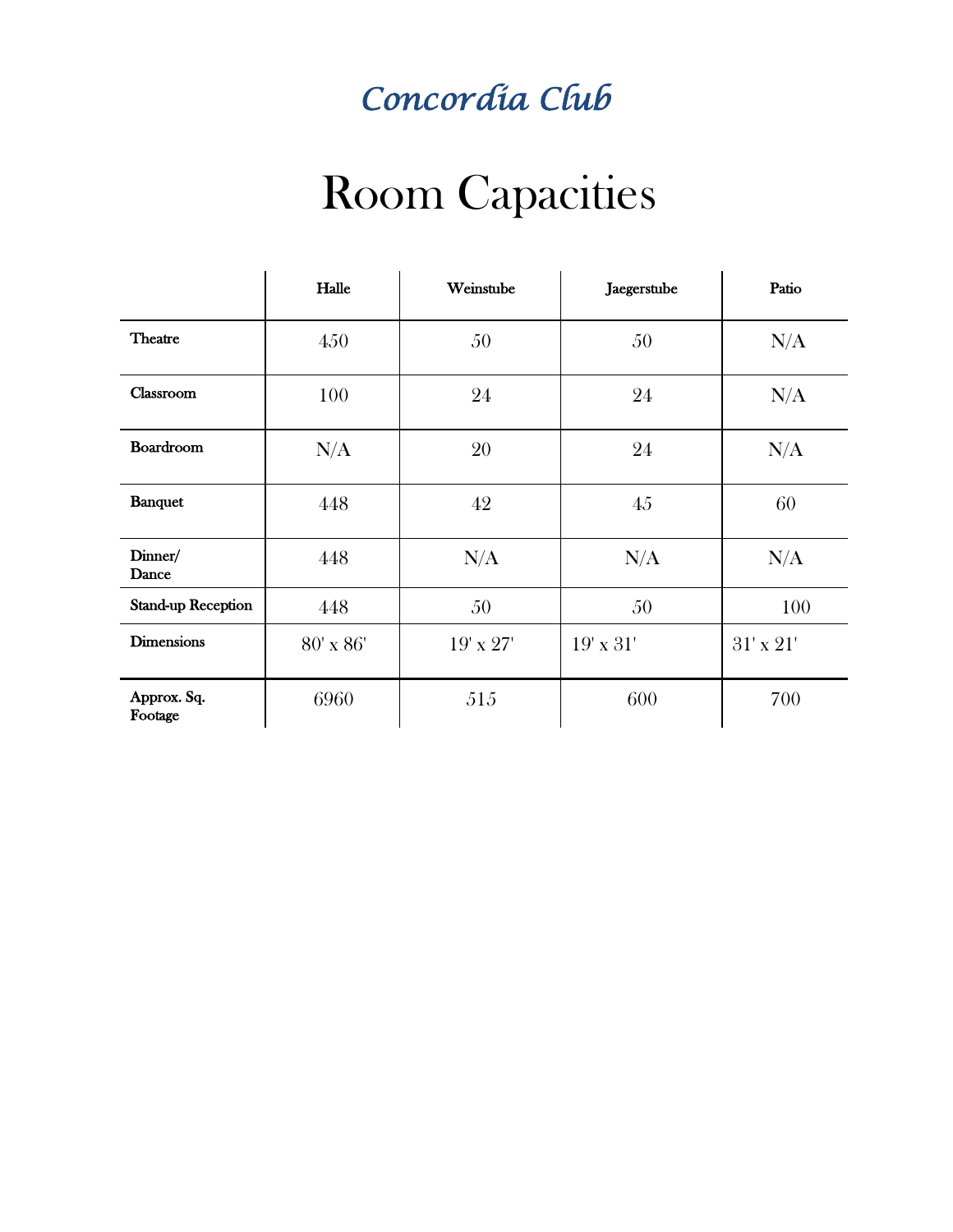#### BANQUET TERMS AND CONDITIONS

#### MENU SELECTION

- Menu selection is due to the office at least four weeks prior to your function.
- The Concordia Club is happy to provide up to two plated dinner options per reception for your guests

#### GUARANTEE

- Guaranteed number of guests attending the function is due to the office 2 weeks prior to the function.
- The guaranteed number is the minimum number of guests for which you will be charged.

#### DEPOSIT & CANCELLATION

- A deposit of \$ 1,000 is due upon booking a date in our Main Hall. Payable by cheque or cash.
- This contract is null and void in the event that the planned banquet cannot be held due to acts beyond our control, such as fire, earthquake and criminal acts.
- Should the event be cancelled the deposit only becomes refundable if the event space is resold for an event of equal or greater value.
- Any function space that is cancelled within one month of event and the space is unable to be resold, will be subject to a \$1500.00 cancellation fee in addition to the deposit.

#### FOOD AND BEVERAGE

- All catering of food and beverages must be provided by the Club.
- No beverages of any kind are permitted to be brought into the function rooms of the Club.
- Bar service and entertainment stops at 1.00 am in order to clear the function room by 1.30 am.
- A Service charge of 10% may be added to the food charges for any meals that are delayed by the client by more than 30 minutes.
- Prices are subject to change due to market conditions.
- Guaranteed prices will be given 60 days prior to the event.
- Should confirmed attendance be lower than 20% of expected attendance, the Banquet Function Agreement will become null and void and will be renegotiated.
- Active Concordia Club members may bring in homemade sweets.
- Under no circumstances may any Club equipment be used.

#### ADDITIONAL GOODS AND SERVICES

• In the event of "drop in guests" at your function, or any last minute changes, this clause provides clearance for collections of the additional charges not previously signed for on the Banquet Function Agreement.

#### **TICKETS**

• Please notify the office in advance, if tickets are to be collected for your function.

#### DAMAGES

- Any damages occurring to the property of the Concordia Club by a client, their guests or contractors will be added to the clients bill.
- The Club is not responsible for any items left on the premises which are lost, stolen or damaged.
- A charge will be levied when deemed necessary by the Concordia Club for damages, removal of excess garbage from the rooms or extraordinary cleaning.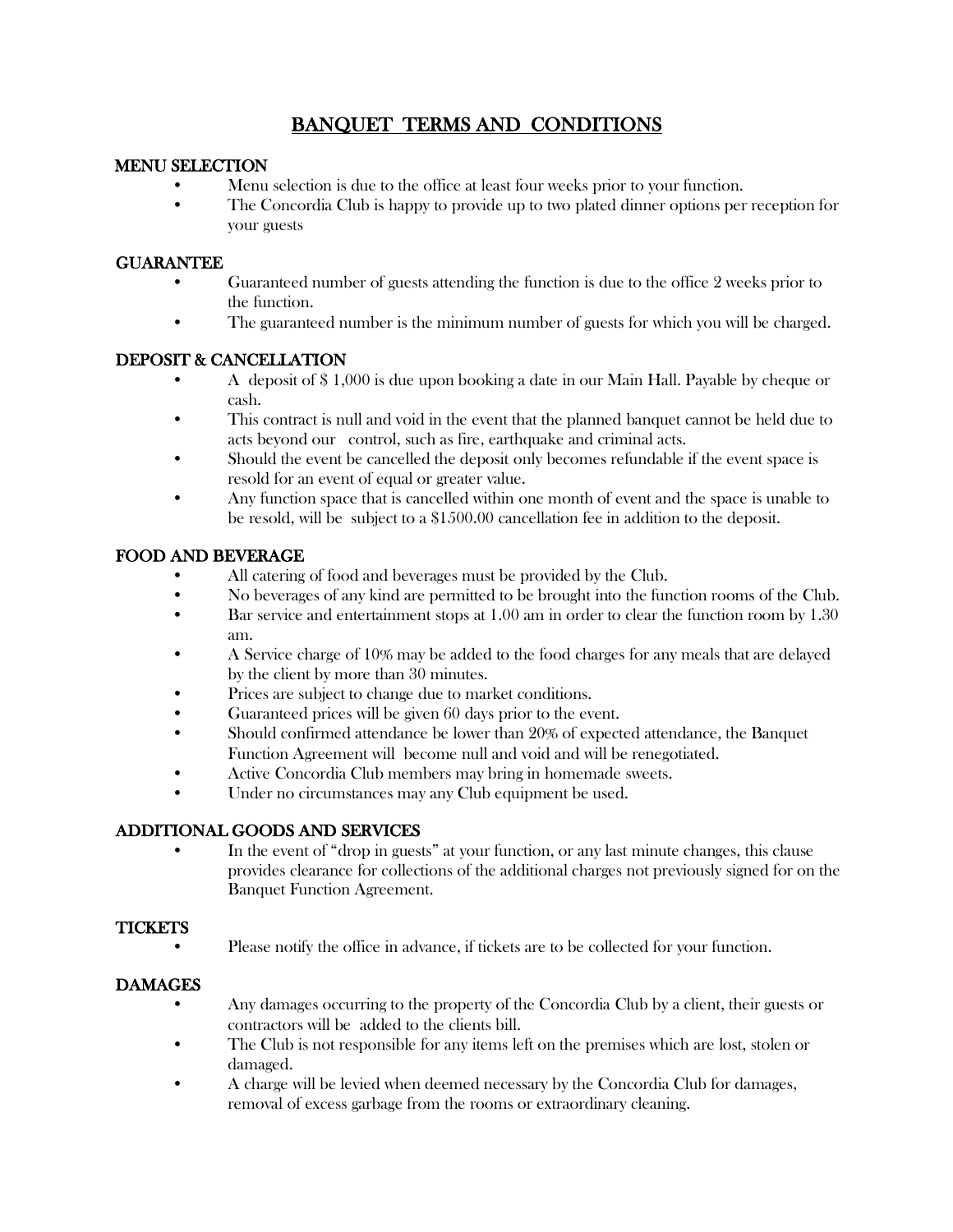- Consent is required to affix any material to the walls or floors of any public areas or function space from the Club Office.
- Failure to obtain said consent may result in an up to \$500.00 damage charge.
- The Club prohibits any items to be fastened to walls or floors with tape, tacks, push pins, nails etc.
- The Concordia Club prohibits the use of real flamed candles of any type ( tea light or tapered). Battery operated lighting is allowed.

#### CHECK ROOM

• Coat check is available on an individual basis or flat fee.

#### NON-SMOKING

- Regional tobacco By-Law requires that our facility is 100% non-smoking.
- As a private club we are not exempt due to public access to the Club.
- Smoking is permitted outside of our main entrance to the hall.
- However, alcoholic beverages are only permitted in the hall itself and cannot be taken either into the lobby or outside of the Club building.

#### STORAGE

- The Club office must be notified of expected delivery of materials for a function.
- Upon previous arrangements, articles will be stored no more than 24 hours prior to the scheduled date of the function.
- The Concordia Club is not responsible for materials stored in the banquet room after the completion of the function.

#### THE LIQUOR LAWS AND ITS REGULATIONS

- The Concordia Club reserves the right to inspect and control all functions being held on the premises.
- All laws governing purchase and consumption of food and beverage will be strictly adhered to.
- The Concordia Club will restrict the sale and consumption of alcohol as deemed necessary.
- All reasonable measures will be taken to ensure the safety of the patrons at all functions held at the Concordia Club.
- In order for the Renter to be permitted to supply and serve home-made wine at the event they shall obtain a No Sale Special Occasions Permit from the Liquor Control Board of Ontario and agree to provide a copy of the permit to the Concordia Club no later than ten (10) days prior to the event.
- Service of home-made wine may only be made during the dinner portion of the event during which time the bar will be closed.
- The Renter will not sell, cause or permit to be sold any home-made wine to any guest, but may only provide it free of charge.
- The Renter agrees that the Special Occasions Permit will be obtained in their name only and that they will be present at all times during the event.
- The Renter agrees that they shall not:
	- Cause any damage to the property of the Concordia Club or the property of any other guests or persons present on or about the Concordia Club premises
	- \* Cause injury to any other guest or any employee of the Concordia Club